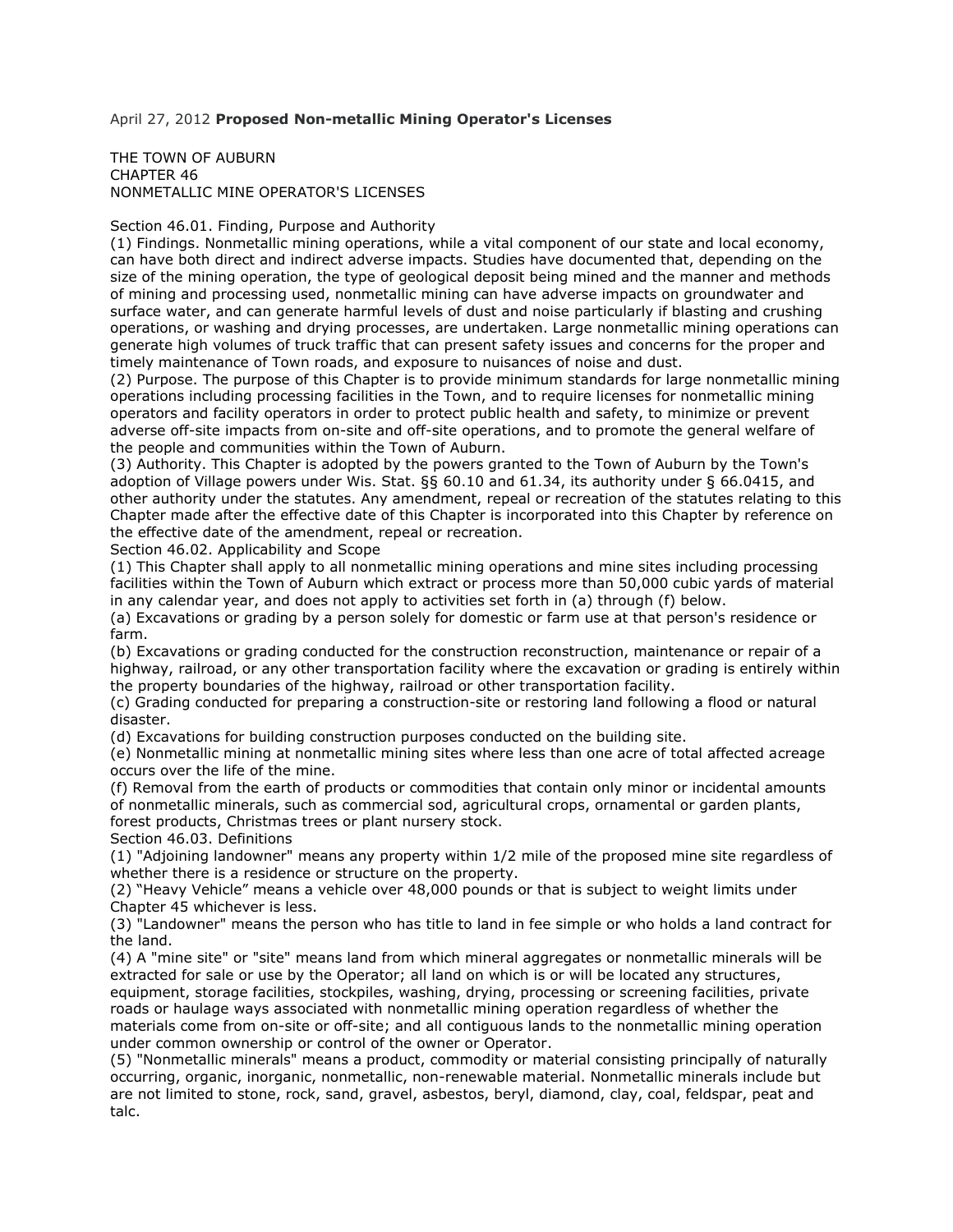(6) "Nonmetallic mining" means any or all of the following:

(a) Extraction from the earth of mineral aggregates or nonmetallic minerals for off-site use or sale, including drilling and blasting as well as associated activities such as excavation, grading and dredging of such materials.

(b) Manufacturing or industrial processing operations that may involve the use of equipment for the crushing, screening, separation, washing, drying or blending of the mineral aggregates or nonmetallic minerals obtained by extraction from the mining site, or from materials transferred from off-site.

(c) Manufacturing processes aimed at producing nonmetallic products for sale or use by the Operator.

(d) Stockpiling of nonmetallic products for sale or use off-site and stockpiling of waste materials.

(e) Transport of the extracted nonmetallic materials, finished products or waste materials to or from the extraction site and/or processing site(s).

(f) Disposal of waste materials.

(g) Reclamation of the extraction site.

(7) "Operator" means any person who is engaged in, or who has applied for a license to engage in nonmetallic mining whether individually, jointly or through subsidiaries, agents, employees, contractors, or subcontractors.

(8) "Operator's license" or "license" means the license required of mining operators in this Chapter to undertake nonmetallic mining in the Town of Auburn.

(9) "Town" means the Town of Auburn.

(10) "Town Board" means the Town Board of the Town of Auburn.

(11) "Waste Material" means the non-marketable by-product that results directly from or is displaced by extraction or that is a by-product of a manufacturing process that is scheduled for disposal at the extraction site or some other site as part of a reclamation plan.

Section 46.04. License Required

(1) License Requirement. Except as set forth in sub. (6), no person shall operate a nonmetallic mine or processing facility within the scope of this Chapter in the Town of Auburn without first obtaining an Operator's license from the Town Board.

(2) License Term.

(a) An Operator's license shall be granted for a period of one year commencing on January 1 and ending on December 31 of each calendar year. For the first year of operation under this Chapter, the Operator's license will extend from the date of issuance until the first December 31 of the first calendar year after operations have been started.

(b) An Operator's license may be renewed as set forth in Section 46.08.

(3) License Amendment. If the Town has issued an Operator's license, the Operator may request an amendment to that license during the license term, using the same process as the original license application.

(4) License Transfer. An Operator's license may not be assigned or transferred without the express written consent of the Town.

(5) License Revocation. An Operator's license may be revoked under the procedures in Section 46.09. Section 46.05. Procedures For Applying For An Operator's License

(1) Application Form. The Application Form for a license to mine in the Town of Auburn shall be available from the Town Clerk.

(2) Application Submittal. The applicant shall submit five (5) copies of the Application Form and all required documentation required under Section 46.06 to the Town Clerk accompanied by the payment of the appropriate fees as set forth herein. The Application Form shall be signed by the Operator and by the landowner, provided the landowner is a person other than the Operator.

(3) Reimbursement Of Fees And Costs.

(a) Reimbursable Costs. The Town Clerk and other Town staff may expend time in the review and processing of Operator's Licenses. The Town may also retain the services of professional consultants in reviewing, processing and acting upon Operator's License applications, including but not limited to engineers, attorneys, planners, environmental specialists, and other consultants with skills relevant to Operator Licensing issues arising under this Ordinance. Any applicant for a Operator's License shall reimburse the Town for staff time expended, and shall reimburse the Town for the cost to the Town charged by any consultant retained by the Town, in the administration, investigation, and processing of such Operator's License application.

(b) Ordinance Preparation Costs.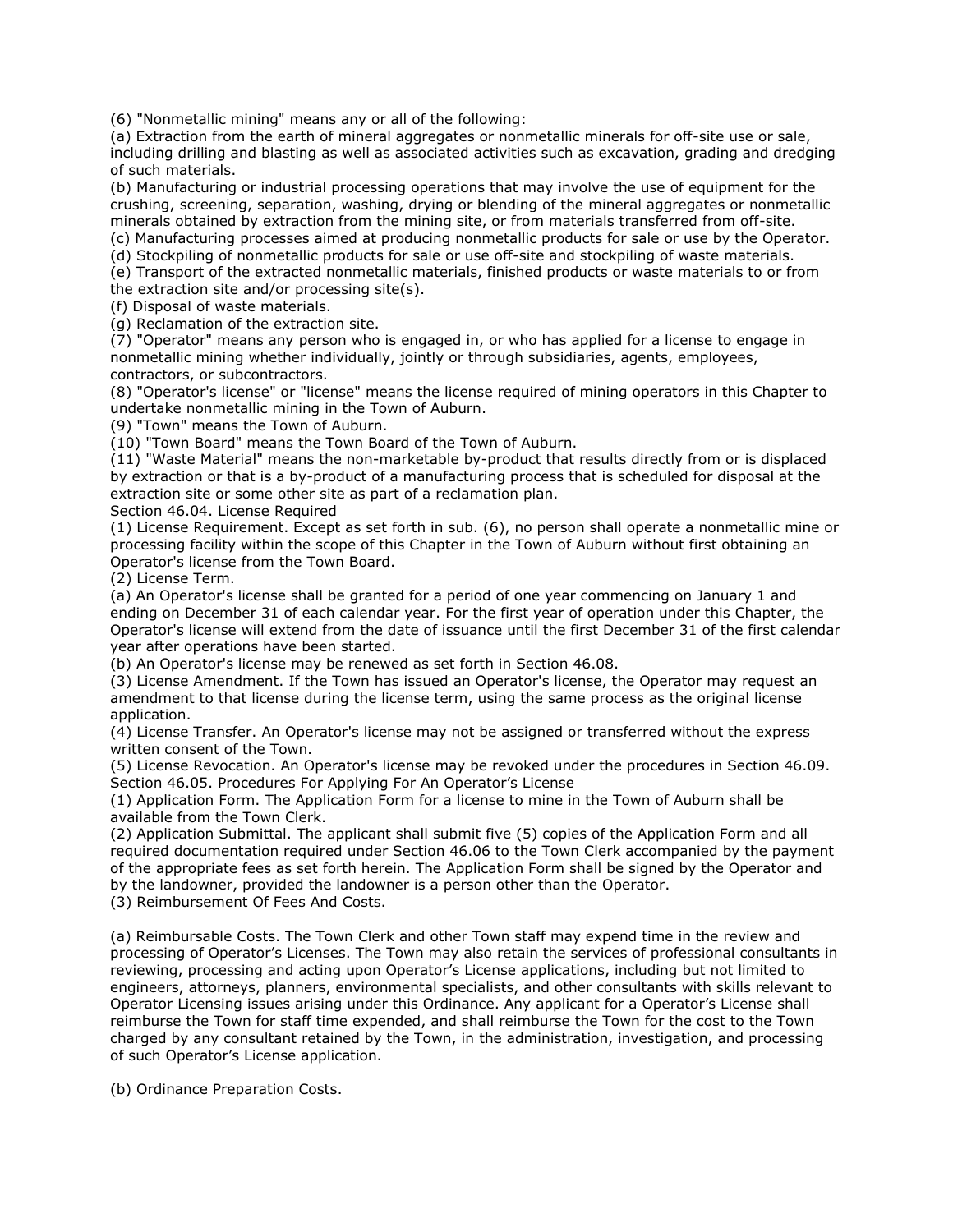1. Following the adoption of this Ordinance, the Town Board shall determine the total Town Board, Town Plan Commission, professional and staff costs the Town incurred in the development of this Ordinance, including the stipends for Town Board and Plan Commission meeting time related to the ordinance preparation, the actual cost of legal and engineering services paid by the Town, and the cost to the Town of the Town Clerk's time spent in the development of this Ordinance.

2. Each applicant for an Operator's License shall pay its proportionate share of the cost of this Ordinance, as described in this section. The first applicant for an Operator's License under this Ordinance shall reimburse the Town for full cost of this Ordinance. The first applicant, and subsequent applicants, shall have the opportunity to be reimbursed for part of the cost from subsequent applicants, so that at any given time, the total cost of this Ordinance will have been paid by all applicants.

3. By way of example only, at the time of the first application, the first applicant would pay the entire amount of the Ordinance to the Town. At the time of the second application, the total cost would be reallocated between the first and second applicants, so that half of the fee would be reimbursed to the first applicant.

4. Neither the Town nor any applicant shall recover interest in connection with any costs paid under this section. Payments made at the time of application shall be non-refundable, notwithstanding the disposition of the application.

(c) Preliminary Cost Reimbursement Agreement. At the time an application for an Operator's License is filed with the Town, the applicant shall execute for the benefit of the Town an agreement agreeing to pay and providing adequate security guaranteeing payment of the cost of the investigation, review and processing of the application, including without limitation by way of enumeration, legal, engineering, acoustical, planning, environmental, and staff administrative costs. The agreement and the security shall be in form and substance acceptable to the Town. The Town shall not begin processing the application until the preliminary cost reimbursement agreement is approved and signed and until the required security is provided to the Town.

(3) Initial Review by the Plan Commission.

(a) Preliminary Review. The Town Clerk shall forward the application to the Plan Commission for initial review to determine if additional information or expertise is necessary to properly evaluate the application. If no additional information or expertise is deemed necessary the Plan Commission proceed to schedule a final review at its next regularly scheduled meeting.

(b) Additional Information. The Plan Commission may request the applicant to submit additional information if the Plan Commission determines that the application is incomplete. The Plan Commission may also retain the services of an engineering firm or other qualified person with appropriate expertise ("retained expert") to review the application and report to the Plan Commission whether additional information is required for review of the application and to determine whether the application meets the standards of this Chapter.

(c) Retained Expert Report. Once the applicant has submitted any additional information and has paid the fee in the amount charged, the retained expert shall report to the Plan Commission on whether the application meets the requirements of this Chapter.

(d) Final Review. The Plan Commission shall schedule the application for final review at its next regularly scheduled meeting following its completion of review under par (a) or (c).

(e) Recommendation to the Town Board. Upon completion of its review, the Plan Commission shall make findings of fact and either recommend that the Town Board grant the applicant a permit to mine with or without restrictive conditions of use or recommend that the Town Board deny the application for a permit to mine. The Plan Commission will make every reasonable effort to expedite their review of the application

(4) Decision by the Town Board.

(a) Notice and Hearing. Town Clerk shall place the Plan Commission's recommendation on the agenda for the next regular meeting of the Town Board. If a special meeting is warranted, the applicant shall pay the additional fees incurred for the special meeting. The Town Board shall set a date for a public hearing and give public notice at least fifteen (15) days prior to the date scheduled for the hearing, with the notice mailed to all adjoining landowners. At the public hearing, the Town Board shall take public comment on the proposed mine license.

(b) Town Board Decision. Following the public hearing, the Town Board may take immediate action or set a date for the meeting at which time they shall make a final decision on the Operator's license. If a special meeting is warranted, the applicant shall pay the additional fees incurred for the special meeting. The Town Board shall review the retained expert's report as well as public comments made at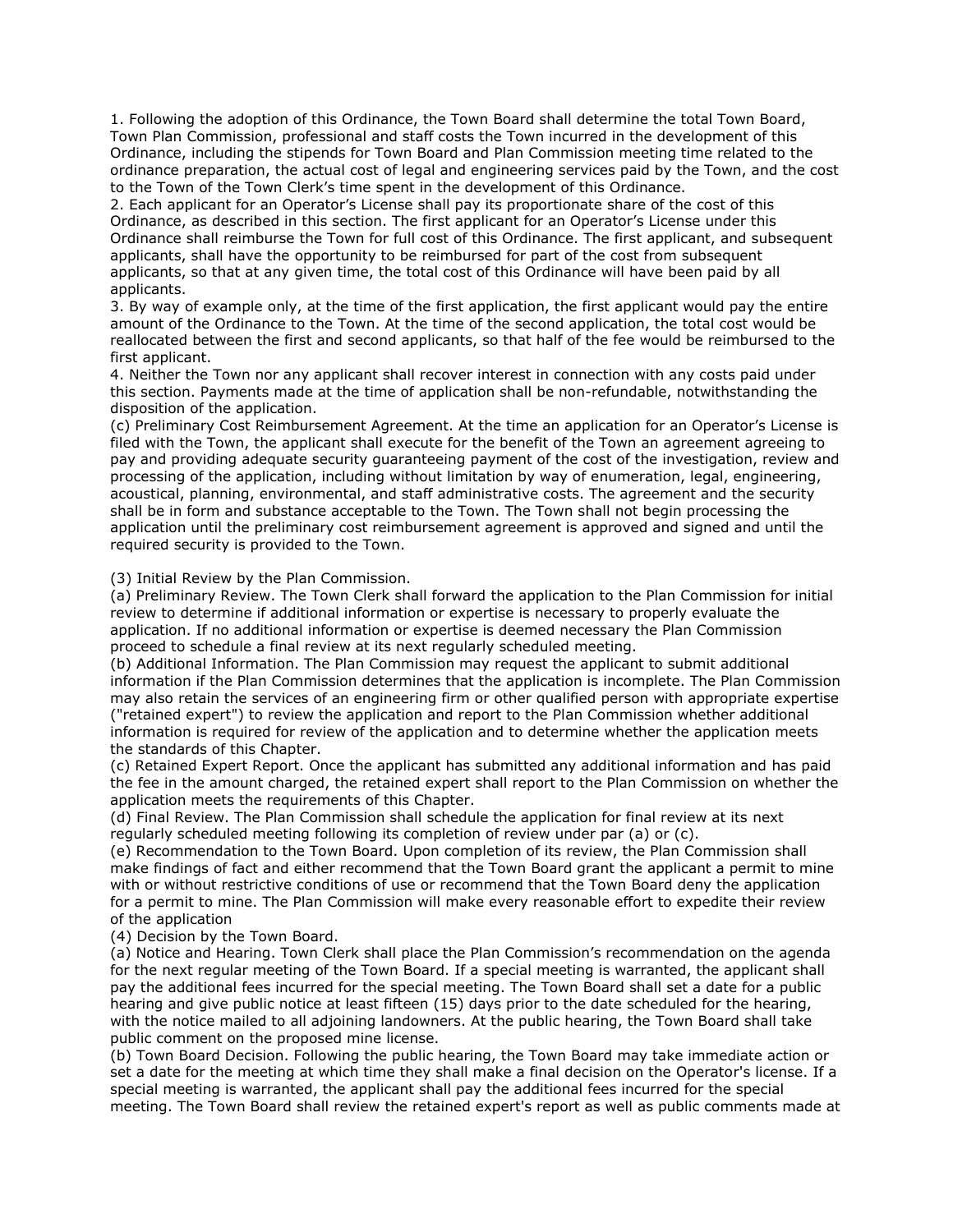the public hearing. The Town Board shall grant the license if it determines that the operation of the mine including any processing facility will be consistent with the minimum standards and the purposes of this Chapter. If the Town Board denies the license, the applicant may request a hearing under the provisions of Section 46.09(3).

Section 46.06. License Application

All applicants for a nonmetallic mining Operator's license shall submit the following information: (1) Ownership Information.

(a) The name, address, phone numbers, and e-mail address of the Operator of the nonmetallic mining operation.

(b) he name, address, phone numbers, and e-mail address of all owners or lessors of the land on which the nonmetallic mining operation will occur.

(c) If the nonmetallic mining operation is subject to a lease, a copy of a fully executed lease and/or agreement between the landowner and the Operator who will engage in mining operations on the proposed site.

(d) Only landowners who are current on their property taxes are eligible to apply.

(2) Site Information and Maps.

(a) Parcel identification numbers of all contiguous parcels owned by the same landowner/lessor on which the nonmetallic mining operation will be located. Certified Survey Maps shall be provided of any of those parcels as may be available at the time of application.

(b) An aerial photo of the proposed site at a scale of 1 inch equals 660 feet signed by both the Operator and the landowner.

(c) A topographic map of the mine site extending 1/2 mile beyond the site boundaries at contour intervals no wider than 10 feet showing the boundaries of the site, the location and total acreage of the site, and the name of all roads within one mile of the site.

(d) The location within the site of all existing buildings and other structures, equipment, stockpiles, storage and parking areas.

(e) A map on which the all residential, agricultural and municipal wells within 1/2 mile of the boundaries of the site in all directions are marked and given a numerical identification of the location. (f) The location and name of all surface waters, including lakes, private or public ponds, streams (including intermittent streams and headwaters), drainage ditches, wetlands, drainage patterns and other water features on the site and within 1/2 mile of the site. The base flow of the surface waters within 1/2 mile of the mine site as determined at the time of application.

(g) The gradient and depth of the groundwater table shall be determined by on-site borings or test wells. Data shall be gathered and analyzed by qualified a hydrogeologist hired either by the applicant or retained by the Town Board at the applicant's expense. Test wells located in the down-gradient direct of groundwater flow shall be located so that they can serve as permanent sentinel monitoring wells during the course of operations.

(h) A description of the distribution, depth and type of topsoil not only of the area of the site currently proposed for mining and for which an Operator's license application is being submitted, but also of the entire acreage of land contiguous with the proposed mine site that is owned by the same landowner/lessor, as well as the geological composition and depth and width of the nonmetallic deposit.

(i) A map identifying the location of all other non-contiguous sites within the Town of Auburn and adjacent towns, if any, that will contribute extracted material to the same processing facility to which the site for which the applicant seeks a license will also contribute.

(3) Operation Plan.

(a) Dates of the planned commencement and cessation of the operation of the mine and the processing facilities.

(b) Description of mining methods, machinery and equipment to be used for extraction and processing of the extracted material, and the sequence of operations.

(c) Estimated volume of material to be extracted over the life of the mine and for the next calendar year. Estimated volume of material to be processed over the life of the processing facility and for the next calendar year.

(d) Location of road access points. The proposed location within the site of all buildings and other structures, equipment, stockpiles, storage and parking areas.

(e) Identification of all proposed off-site trucking routes, together with the frequency of traffic and the common schedule of travel to be used for transporting extracted materials or products to or from the site.

(f) A water budget, including an estimate of the amount of daily water use, water sources, and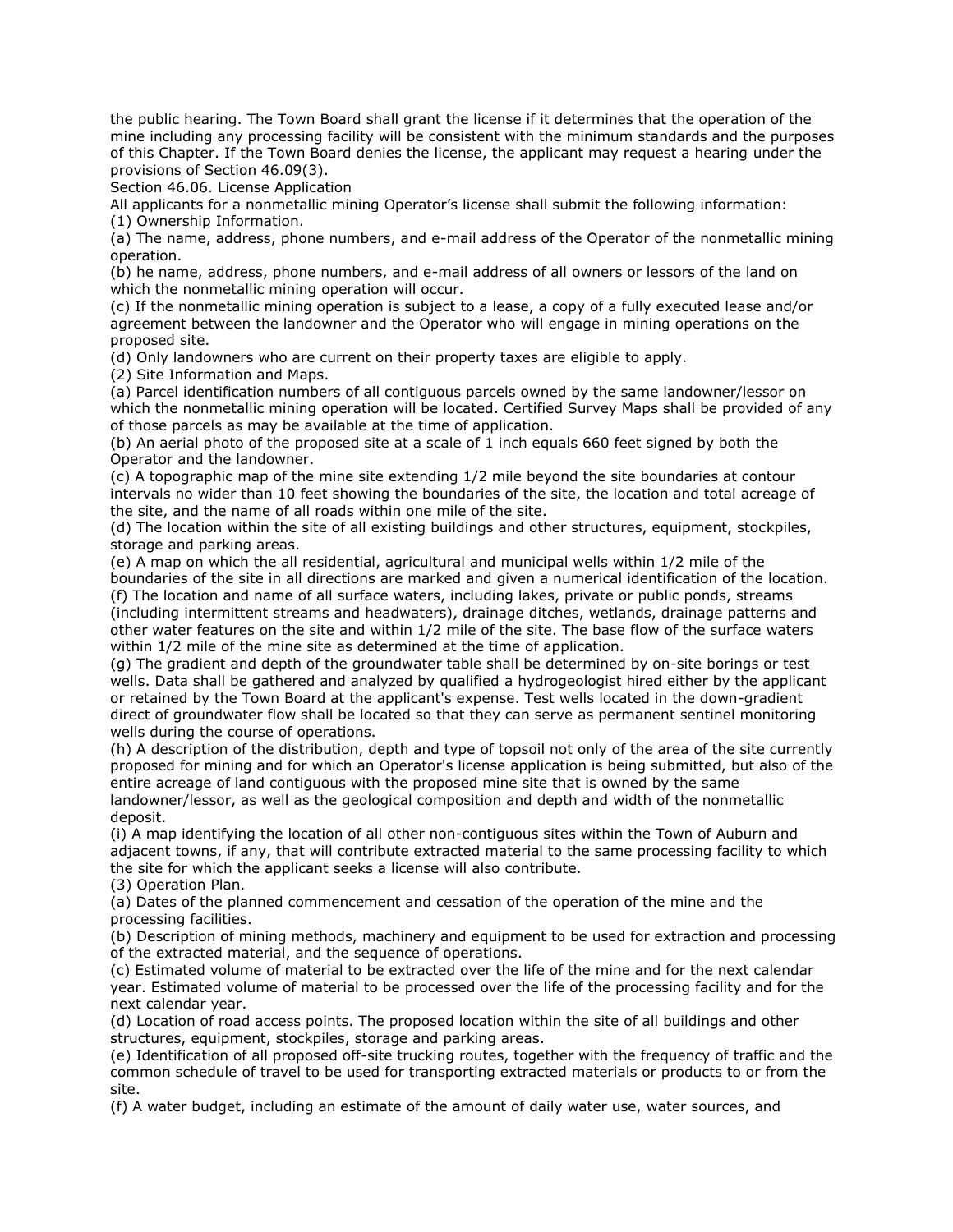methods for disposing of water used or falling on the site, including methods used for infiltration and control of run-off.

(g) A listing of any hazardous materials, including fuel supplies that will be stored on-site and a description of measures to be used for securing and storing these materials.

(h) A listing of all flocculants and other chemicals used in the manufacturing or processing operations or in controlling dust, and a detailed description of expected releases and final disposal of each. (4) Information Demonstrating Compliance with Minimum Standards.

(a) The Operator shall provide the information necessary to demonstrate that the mining operation will comply with the minimum standards in Section 46.07.

(b) For mining operations commencing after the effective date of this Chapter, the Operator shall also provide information establishing baseline conditions at the site before operations commence, including the groundwater elevation across the site, groundwater quality at the site for lead, arsenic, turbidity, total suspended solids, chlorides, nitrates, specific conductivity and any chemical or residual of the chemical used as a flocculent and any other toxic substance that may reasonably be believed to be present in the area or in the type of deposit from which the extraction will be made, and the base flow of surface waters within 1/2 mile of the site.

(c) For mining operations and processing facilities commencing after the effective date of this Chapter, the Operator shall also provide information establishing background conditions for air quality at the site before operations commence.

(5) Special Exceptions. The applicant may request a special exception from the application requirements of this section if it can demonstrate that the information required can be provided by alternative means or is not necessary for an evaluation of the particular mining operation, and that the public health, safety and welfare will not be adversely affected thereby.

Section 46.07. Minimum Standards of Operation

The Town Board may grant a license to mine if the applicant can demonstrate that the following minimum standards of operation will be met:

(1) General Standards.

(a) The Operator shall stake or otherwise mark the borders of the entire site and shall secure the site by fencing or other appropriate measures.

(b) The Operator shall demonstrate compliance with all of the other provisions of this Chapter and other applicable Town Ordinances.

(c) The Operator shall have obtained a blasting permit from the Town under Chapter 47 for any blasting operations.

(d) The Operator shall demonstrate that all other applicable federal, state and local permits and approvals required for the nonmetallic mining operation have been or will be obtained prior to commencement of operation. The Operator shall demonstrate this by submitting a copy of all permits, approvals, or waivers of permits to the Town prior to commencing operations.

(e) The Operator shall provide notice to the Town of any notices of violation, citations, or other enforcement actions taken by any other governmental body against the mining operation within the Town within 15 days of receiving such notice from the governmental body.

(2) Buffer Areas

(a) The Operator shall provide a buffer area of a minimum of 50 feet along bordering property lines and public roadways except that the buffer area shall be a minimum of 300 feet from any residence on a bordering property. If a berm is placed within the buffer area and it lies along a public roadway, bottom edge of the berm shall be a minimum of 10 feet from the edge of any road side ditch and shall be vegetated to minimize erosion entering the ditch.

(b) The Operator shall screen the mining operations from public view to the maximum extent practicable through the use of berms, additional setbacks or other measures.

(3) Hours of Operation

(a) The Operator shall limit normal hours of operations on-site to 16 hours a day Monday through Friday during daylight hours and not earlier than 5:00 a.m. and not later than 11:00 p.m. and on Saturday during daylight hours and not earlier than 5:00 a.m. and not later than 5 p.m. to minimize off-site impacts to residents. Operations on-site shall not occur on Sundays or named holidays. The Operator may submit a plan for extended hours as a special exception, if it can demonstrate that additional hours are necessary for the mining operation and it would be consistent with public, health safety and welfare.

(b) Operation of Heavy Vehicles leaving the mining site shall be limited to Monday through Friday during daylight hours and not earlier than 6:00 a.m. and not later than 8:00 p.m. and on Saturday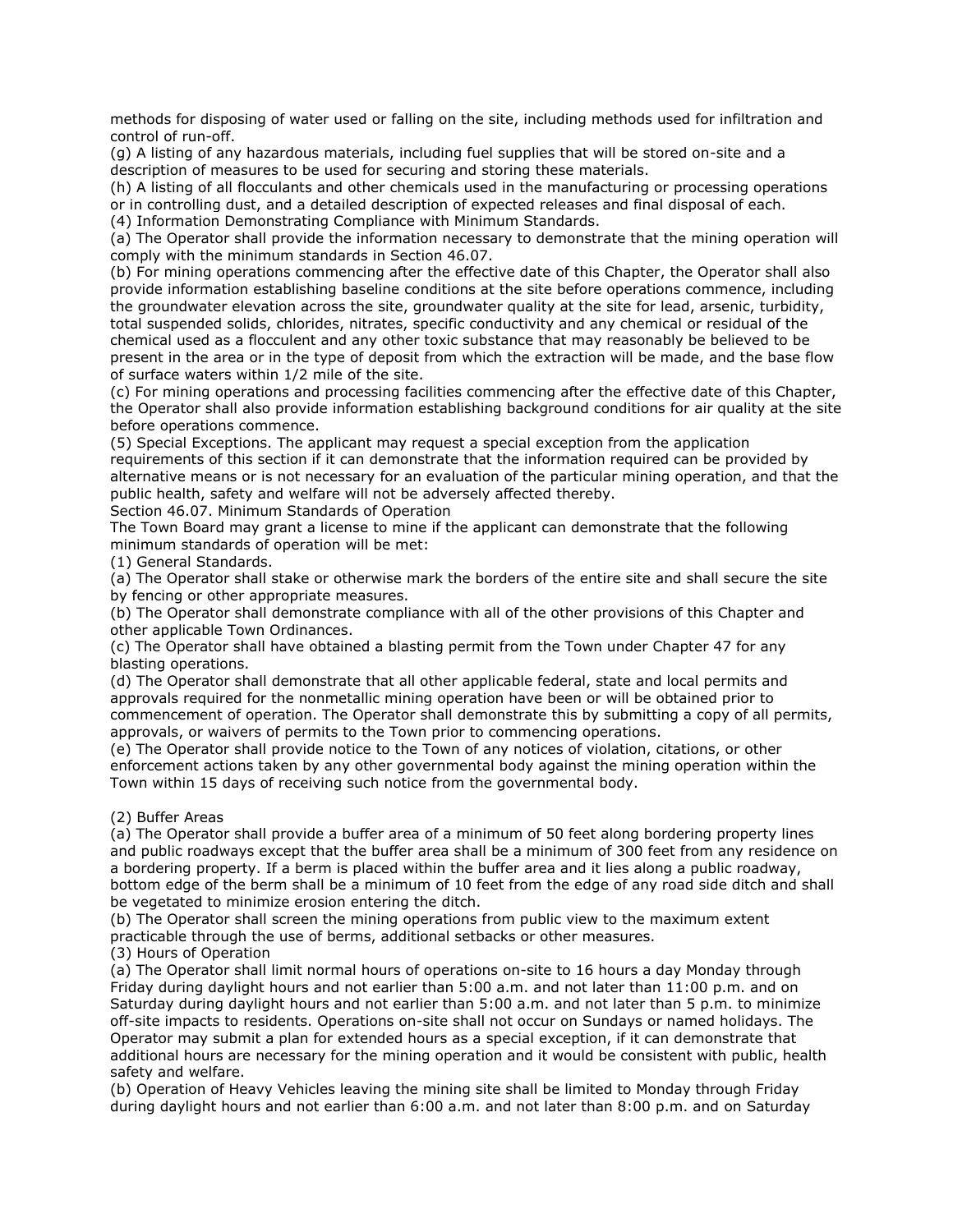during daylight hours and not earlier than 6:00 a.m. and not later than 3:00 p.m. There shall be no operation of Heavy Vehicles leaving the mining site on Sunday or named holidays.

(c) The Operator shall ensure that Heavy Vehicles from the mining site shall not interfere with the safety of children being taken or returned from school, the safety of slow-moving farm vehicle traffic, or the safety of residents and commuters at times when traffic volume from commuters going to and from work is highest.

## (4) Use of Town Roads

(a) The Operator and any Heavy Vehicles under contract, lease or license with the Operator shall comply with the weight limit provisions of Chapter 45 for town roads.

(b) If the Operator needs a conditional use permit under Chapter 45 to use Heavy Vehicles on Town Roads in excess of the weight limits, then the Operator shall provide to the Town Board for review and approval, financial assurance to address any potential damage to Town Roads resulting from such use. Such financial assurance can include but is not limited to the following:

1. An agreement to rebuild the Town Roads used as truck routes within six months of the commencement of mining operations on site to standards appropriate to the weight of the vehicles used by the Operator, subject to prior review and approval of the Town Board, and subject to the provision of a fund for maintenance and replacement of the road at the end of its useful life.

2. An irrevocable letter of credit in an amount sufficient to rebuild and maintain the Town Roads used as truck routes.

3. Other financial assurance measures agreed upon by the Town Board.

(c) Provision of financial assurance under this section and incorporation into an operator's license under this Chapter, shall constitute compliance with the conditional use permit provisions of Chapter 45.

(d) If the Town Roads are being used by more than one Operator, the Operators may propose and the Town Board shall consider a joint agreement to satisfy the financial assurance obligations in this section.

(5) Control of Light and Noise

(a) The Operator shall limit night lighting on-site, to that which is minimally necessary for security. Every effort consistent with the legal requirements for safety shall be made to minimize illumination of the night sky and neighboring properties. At a minimum such measures shall include the following:

1. The use of full cutoff shrouds on all lights.

2. Portable lighting shall be used only as necessary to illuminate temporary work areas.

3. The use of berms of sufficient height coupled with other methods of visual screening to block light from neighboring properties.

4. The design and location of access roads to minimize lights from traffic and operations to neighboring properties.

(b) The Operator shall control off-site noise levels to the maximum extent practicable to avoid adverse impacts to adjoining landowners. The noise levels at the boundaries of the mining or processing site shall not exceed 60dB. The use and regulation of compression release engine brakes, commonly known as jake-brakes is prohibited.

(6) Control of Air Pollution

(a) Regardless of the actual monthly production of the nonmetallic mine, the Operator shall cover all trucks hauling sand with secured tarps, and utilize all relevant dust control measures specified in Wis. Admin. Code § NR 415.075. Additionally, the Operator shall have an established protocol for additional dust control measures when the National Weather Service has issued a high wind warning for the area.

(b) Air monitors.

1. If an applicant is applying for an Operator's license for a mining operation that includes a frac-sand processing plant, the Operator shall be required to monitor the ambient level of airborne particulate matter of 2.5 microns in size (PM2.5) and Total Suspended Particulates (TSP) as measured by the method described in Appendices L and B, respectively, of 40 C.F.R. part 50 (2011) or a method approved in writing by the Town. The type and number of monitors needed, the location of the monitors, and frequency and duration of the monitoring program shall be determined by agreement of the Operator, the Town Board and its consultant, but all costs associated with monitoring shall be borne by the Operator.

2. If the air monitors show an exceedance of 35 micrograms per cubic meter of PM2.5 in any 24 hour period, the Operator shall evaluate and implement additional best management practices to minimize PM2.5 emissions.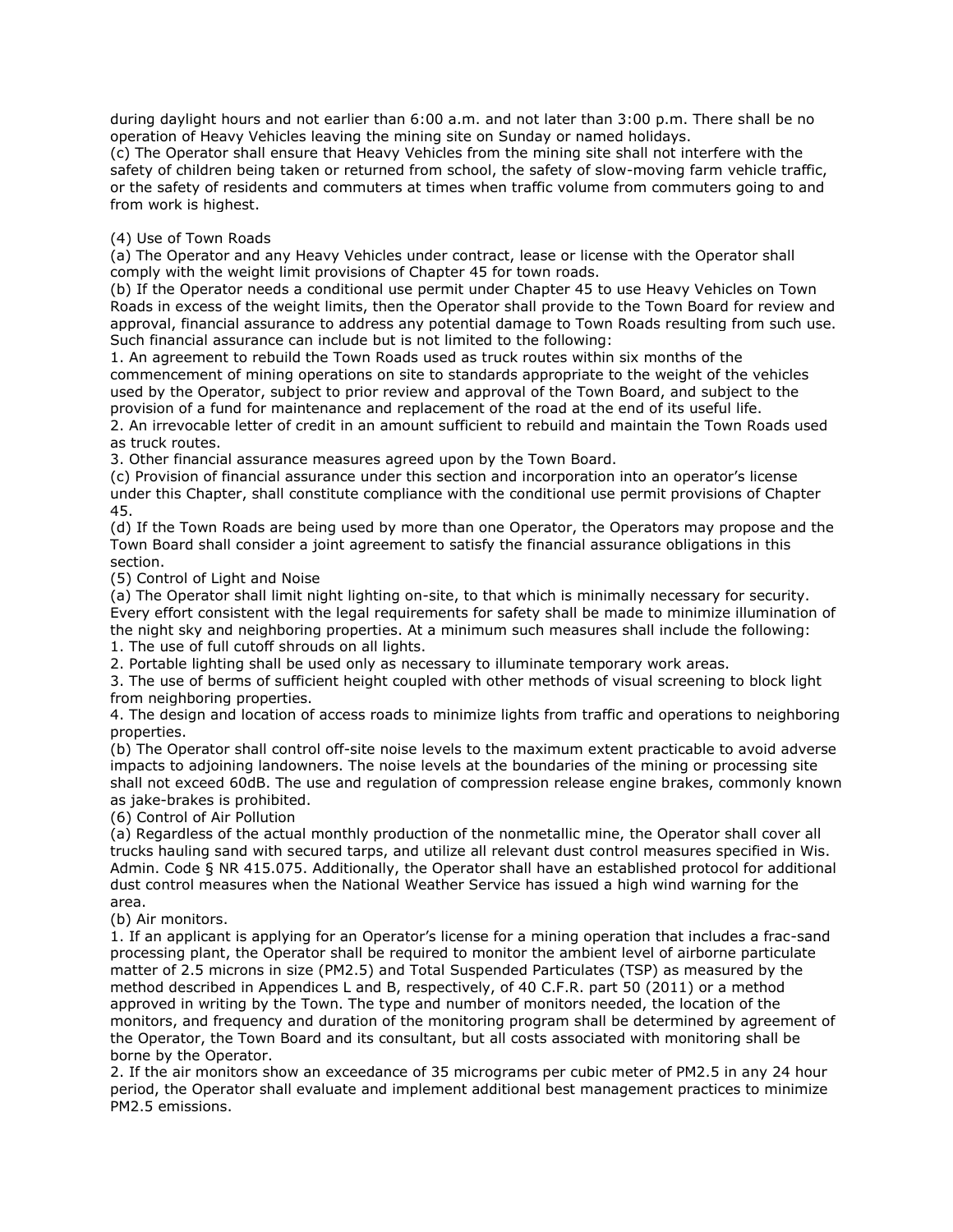3. If the air monitors show an exceedance of 150 micrograms per cubic meter of TSP in any 24 hour period, the Operator shall evaluate and implement additional best management practices to minimize TSP.

4. The Operator shall compile a quarterly summary of monitoring results report within 10 days of the end of each month that shall be available to the Town Board.

(7) Control of Waste Materials

The amount of waste material (non-marketable fines) returned to a mine site as part of the reclamation process shall not exceed the site specific ratio of waste to target material of the extracted raw material as determined prior to the processing of the raw material. A processing facility shall keep records of the tonnage of raw material drawn from each raw material source. The tonnage of waste byproduct that is returned to each mine reclamation site shall not exceed the tonnage of waste contained in the raw material received at the processing facility from that site.

(8) Standards Regarding Groundwater and Surface Water.

(a) Impacts to Groundwater Quality.

1. The mine shall have at least one sentinel well at the boundary of the mining site that is down gradient of the groundwater flow. The Operator shall take quarterly samples of the sentinel well for lead, arsenic, turbidity, total suspended solids, chlorides, nitrates, specific conductivity and any chemical or residual of the chemical used as a flocculent and any other toxic substance that may reasonably be believed to be present in the area or in the type of deposit from which the extraction will be made during the first 2 years of operation and twice a year in subsequent years.

2. The mining company shall sample private wells within 1/4 mile of the mine site down gradient of the groundwater flow every 2 years and private wells on the perimeter of other sides of the mine site every 3 years. In addition, monitoring at the sentinel well shall determine changes in the level of the groundwater table.

3. Prior to the onset of mining operations, all private wells within 1/2 mile of the property on which the mine site is located shall be sampled for lead, arsenic, turbidity, total suspended solids, chlorides, nitrates, specific conductivity and any other toxic substance that may reasonably be believed to be present in the area or in the type of deposit from which the extraction will be made.

4. Mining operations shall not cause an exceedance of groundwater quality standards in Wis. Admin. Code Chapter NR 140.

(b) Impacts to Groundwater Quantity.

1. Mining operations shall not extract materials at a depth below the point that is 5 feet above the maximum established groundwater table.

2. Mining operations shall not cause a significant reduction in the quantity of groundwater available for reasonable use by current users within 1/2 miles of the mine site. A significant reduction includes a drop in the water table that results in a substantial adverse impact on a private well including but not limited to the inability of a well to provide water on a continuous basis.

(c) Impacts to Surface Water Base Flow. Mining operations shall not cause a lowering of the groundwater table that results in adverse effects on surface waters within 1/2 mile of the mine site, including but not limited to, a reduction of water in streams and tributaries to or below base flows established prior to the beginning of mining operation.

(d) Impacts to Surface Water Use. Mining operations shall not cause a lowering of the groundwater table that results in adverse effects on surface waters which serve as a critical source of water for agricultural, recreational or municipal functions such as fire protection within 1/2 mile of the mine site. Adverse effects include but are not limited to a reduction of water in streams and tributaries to or below base flows established prior to the beginning of mining operations.

(e) The Operator shall undertake all measures necessary for the control of surface water runoff from nonmetallic mining operations in order to prevent pollution and erosion of sediment onto neighboring properties, surface water and groundwater, and shall also comply with the standards for erosion control under Wis. Admin. Code Chapters NR 216 and NR 151, as applicable.

(f) In the event that the site contains areas adjacent to the nonmetallic mining operations that are being used for agricultural, commercial or residential purposes, the Operator shall undertake all measures necessary to control surface water runoff from those areas from entering mining operations or otherwise causing contamination of surface water and groundwater.

(9) Hazardous materials.

(a) All hazardous chemicals shall be stored, used and disposed of in accordance with applicable state and federal law.

(b) The Operator shall not use as landfill material or dispose of onsite, any waste material that contains a toxic amount of a hazardous chemical or a toxic residual.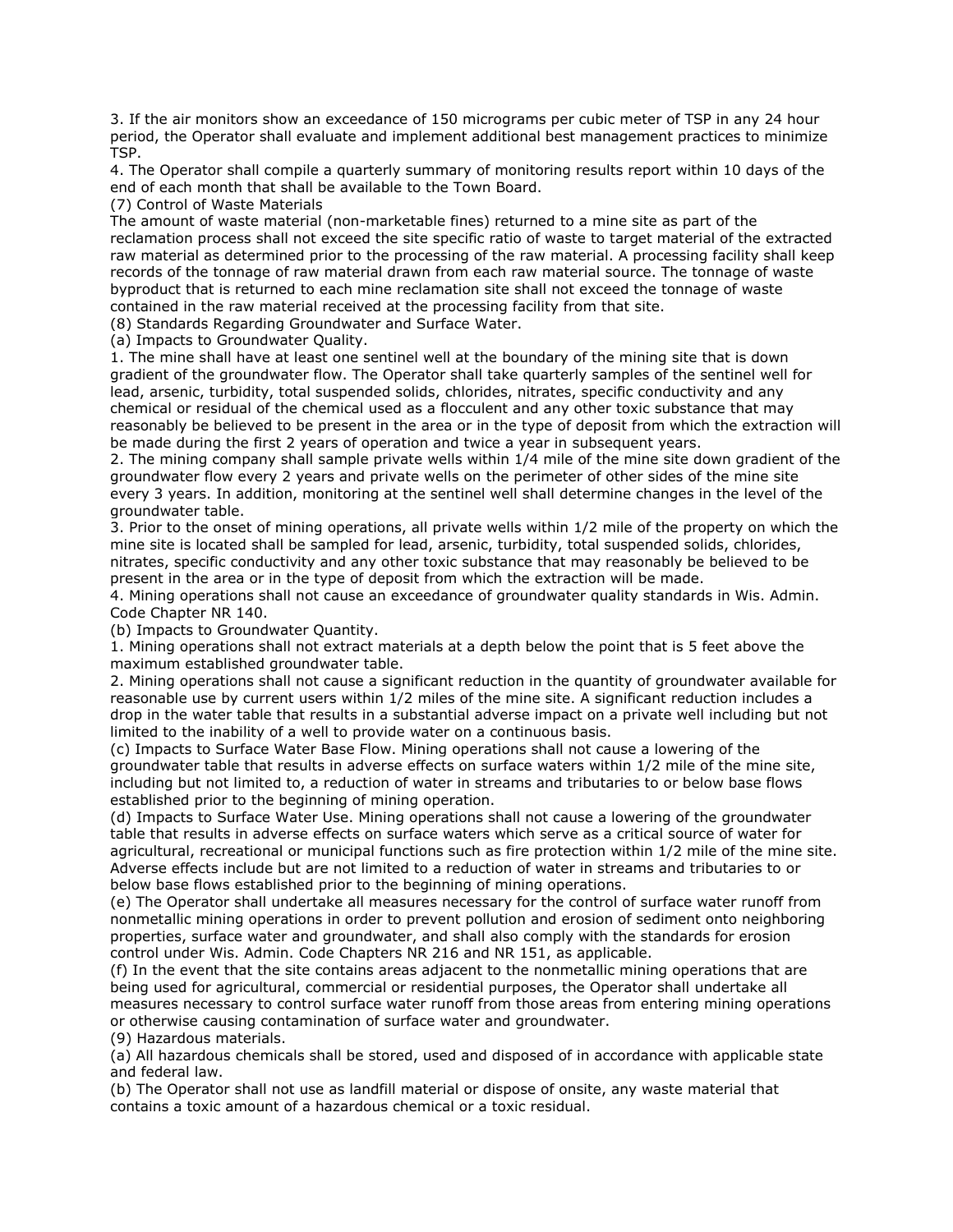(c) The Operator shall have a plan for responding to spills of any hazardous materials on the site. (10) Special Exceptions.

(a) The Operator can request a special exception from the minimum standards of this section if it can demonstrate that the intent of this Chapter can be achieved through the use of alternative measures; and that the public health, safety and welfare will not be adversely affected thereby; and agrees to post a full coverage bond for any future damage caused as a result of any exceptions granted. (b) The Town Board may, at any time, impose requirements in addition to or exceeding the minimum standards if it has evidence that the public health safety and welfare is not being or will not be adequately protected without the imposition of additional measures.

Section 46.08. Annual Report and License Renewal

(1) Annual Report.

(a) No later than November 1 of each calendar year, the Operator shall submit an annual report to the Town Board for all active and intermittent mining sites and processing facilities for which the Operator has a license in the Town of Auburn.

(b) The annual report shall include the following information:

1. An identification of the Operator and location of the mining site.

2. A map or drawing accurately showing the area of excavation, the unclaimed area and any the reclaimed area including a calculation of the number of acres for each type.

3. A description of activities and operations on the site for the previous calendar year.

4. A description of activities and operations on the site anticipated for the following calendar year. 5. A written report demonstrating how the Operator has been in compliance with all terms and conditions of its license and this Chapter. The report shall include all groundwater, surface water and other monitoring results, as well as a copy of all annual reports submitted to all other agencies.

6. A summary of all areas of non-compliance, and a plan for bringing non-compliant areas into compliance.

(2) License Renewal.

(a) The Operator shall make written request to the Town Clerk for a renewal of the license to operate the mine no later than October 1 of the year in which the license will expire. The application shall be accompanied by the payment a fee in an amount in accordance with the reimbursement provisions set forth in Section 46.05(3) (a).

(b) The written request for renewal shall include the annual report from the previous calendar years in accordance with the provisions of sub. (1).

(c) The Town Clerk shall review the renewal application within 60 days of receipt to determine whether the application is complete and upon a determination that it is complete shall forward it to the Town Board.

(d) The Town Board shall review the application to determine if additional information or expertise is necessary to properly evaluate the application. The Town shall retain an engineer or other qualified person with appropriate expertise to inspect the mine site unless the site is reported as being inactive during the past year, in which case a member of the Town Board may be assigned to inspect the site. If no additional information or expertise is deemed necessary the Town Board shall schedule the application for a decision under par. (g).

(e) Once the applicant has submitted any additional information and has paid the fee in the amount charged, the retained expert shall report to the Town Board on whether the renewal application meets the requirements of this Chapter. The Town Clerk shall place the request on the agenda of the next regular meeting or a special meeting of the Town Board prior to the expiration of the license.

(f) The Town Board shall grant the request for renewal if it finds:

1. There have been no material violations of the Chapter or the license which have not been appropriately remedied, and

2. The Operator has not received multiple or recurring citations or orders for violations of the Operator's license or this Chapter.

3. All applicable fees have been paid and financial responsibility requirements have been met. (g) If the Town Board denies the request for renewal, the Town Board shall notify the Operator and provide the Operator with an opportunity for a hearing under Section 46.09(3). Section 46.09. Inspection, Enforcement, Procedures and Penalties

(1) Inspection. In addition to an annual inspection pursuant to Section 46.08 (2), the Town Board or other authorized representative of the Town, may make inspections to determine the condition of nonmetallic mining sites in the Town of Auburn in order to safeguard the health and safety of the public and determine compliance with the minimum standards under this Chapter upon showing proper identification, and upon reasonable notice.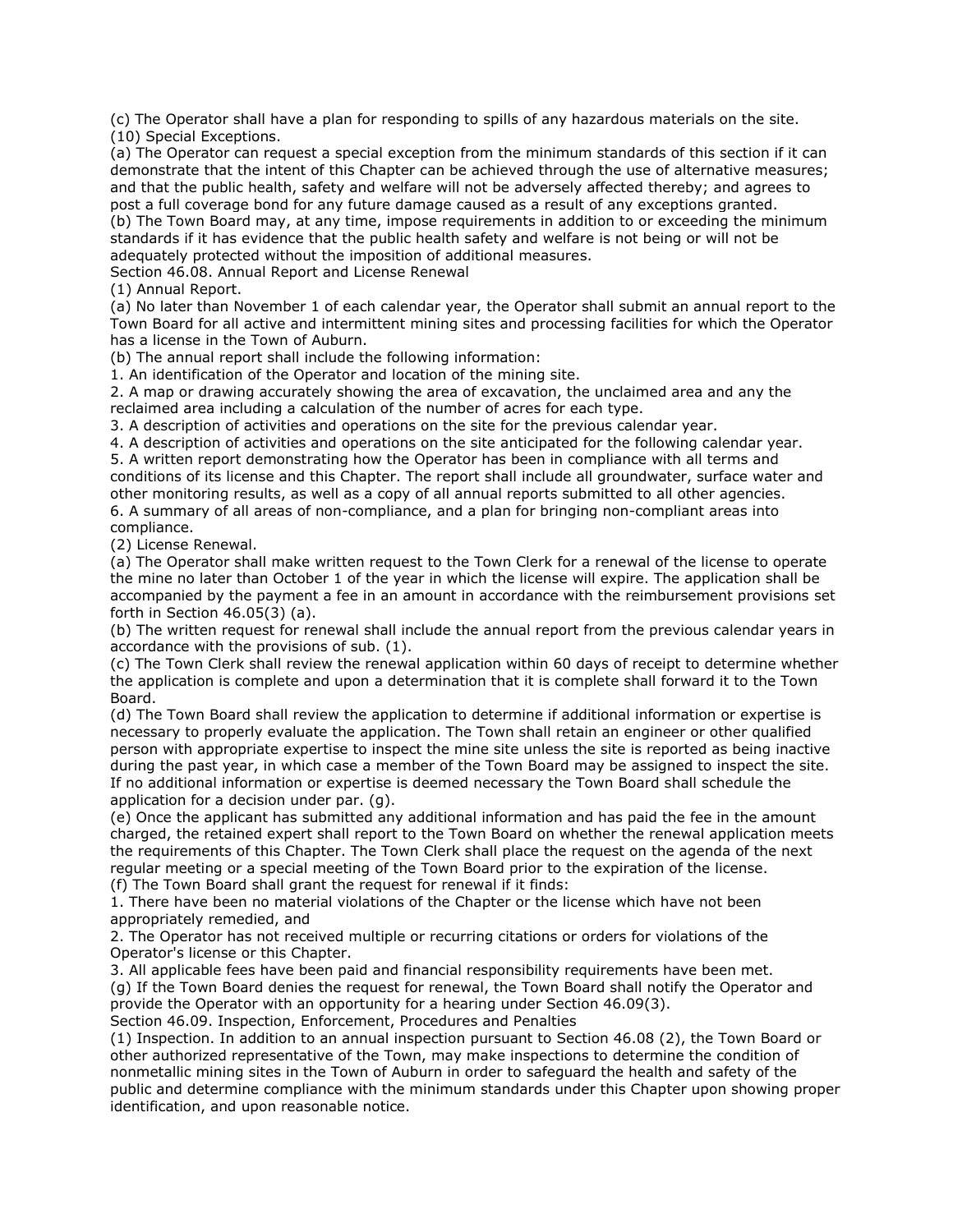(2) Violations. The following are violations under this Chapter:

(a) Engaging in nonmetallic mining without an Operator's license granted by the Town Board.

(b) Failure to comply with the applicable minimum standards and other terms of this Chapter.

(c) Making an incorrect or false statement in the information and documentation submitted during the licensing process or during inspection of the operation by the Town or its duly appointed representative.

(d) Failure to timely file the annual operational report under Section 46.08.

(e) Failure to take appropriate action in response to a notice of violation, citation, request for

additional financial assurance under Section 46.10 or other order issued by the Town.

(3) Hearings.

(a) Any person affected by a notice and order issued in connection with the enforcement of this Chapter under sub. (4), or upon denial of an application for a license or license renewal, may request and shall be granted a hearing on the matter before the Town Board, provided such person shall file with the Town Clerk, a written petition requesting the hearing and setting forth his name, address, telephone number and a brief statement of the grounds for the hearing or for the mitigation of the order. Such petition shall be filed within thirty days of the date the notice and order are served or upon 30 days upon denial of an application for a renewal. Upon receipt of the petition, the Town Clerk shall set a time and place for a hearing before the Town Board and shall give the petitioner written notice thereof.

(b) After the hearing, the Town Board by a majority vote, shall sustain, modify or withdraw the notice under sub. (4), or grant or deny the license or license renewal, depending on its findings as to whether the provisions of this Chapter have been complied with, and the petitioner shall be notified within ten days in writing of such findings.

(c) The proceedings of the hearing, including the findings and decision of the Town Board and the reasons therefore shall be summarized in writing and entered as a matter of public record in the office of the Town Clerk. Such record shall also include a copy of every notice and order issued in connection with the case.

(4) Remedies.

The Town Board may take any appropriate action or proceeding against any person in violation of this Chapter, including the following:

(a) Issue a stop work order.

(b) Issue a notice of violation and order that specifies the action to be taken to remedy a situation.

(c) Issue a citation in accord with the Town of Auburn citation ordinance.

(e) Refer the matter to legal counsel for consideration and commencement of legal action including the assessment of penalties under sub. (6) and injunctive relief.

(f) Suspend or revoke the Operator's license under sub. (5).

(5) License Suspension or Revocation. After giving notice and a hearing, the Town Board may suspend or revoke an Operator's license for a violation under sub. (1).

(6) Penalties.

(a) Any person or entity who is adjudicated for a violation shall pay a forfeiture of not less that \$100 per violation nor more than \$5,000 per violation and/or be subject to injunctive relief each day a violation exists is a separate violation.

(b) Any person or entity adjudicated for violation of this Chapter shall pay court costs and reasonable attorney's fees. The remedies provided herein shall not be exclusive of other remedies.

(7) Non-Waiver. A failure by the Town to take action on any past violation(s) shall not constitute a waiver of the Town's right to take action on any present violation(s).

Section 46.10. Financial Assurance

(1) Financial assurance shall be provided to the Town as a condition of license approval in the amount necessary for the following:

(a) Road repair. An amount necessary for the repair and maintenance of Town Roads used for truck traffic transporting materials to or from the site in accordance with the provisions of Section 46.07. (b) Water Supply. An amount necessary to provide an alternative water supply to potentially affected residences or agricultural operations within 1/2 mile of the site or such other area shown to be impacted by the Operator's operations.

(2) The form of financial assurance made to the Town of Auburn shall be that form agreed to by the Town Board and may include escrow accounts, irrevocable letters of credit or other measures agreed upon by the Town Board.

(3) In the event the Town determines that the amount of financial assurance must be increased to meet specific road repair or water supply needs, or the amount available has been utilized, the Town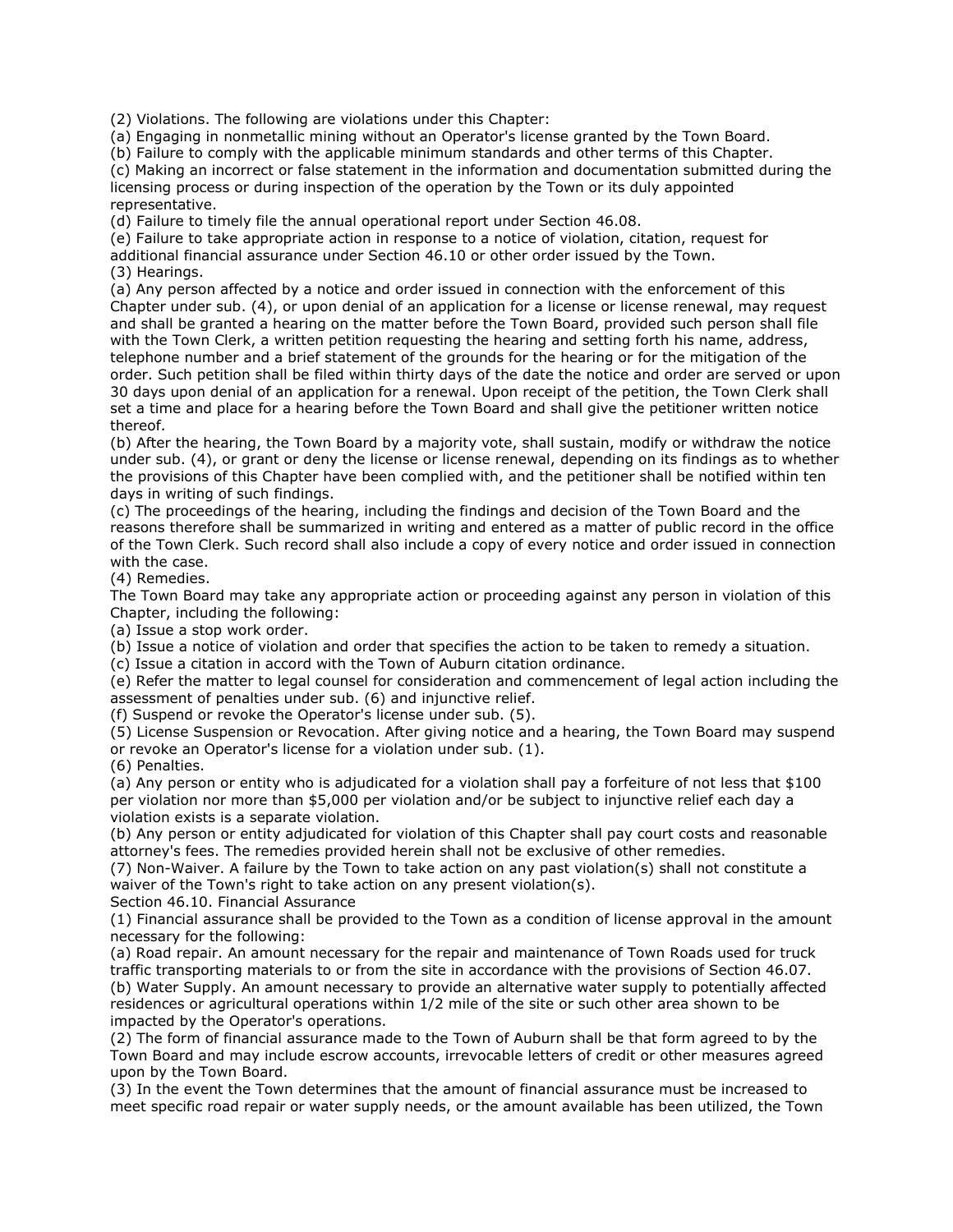shall notify the Operator of the additional amount needed and the basis for the request. The Operator shall have 30 days to provide the increased amount.

(4) The Operator shall also provide to the Town proof that it has provided the financial assurance for reclamation required under Wisconsin law.

Section 46.11. Damages to Private Water Supplies

(1) A property owner within 1/2 mile of the mine site may seek remedies under subs. (2)-(5) for any of the following damages to private water supply:

(a) A maximum contaminant level, preventative action limit or enforcement standard is exceeded in a private water supply well on the owner's property.

(b) A substantial adverse impact on the quantity of water from a private well on the owner's property occurs, including but not limited to the inability of any such well to provide water on a continuous basis.

(c) A lowering of surface waters which serve as a source of water for personal, agricultural or municipal functions on the owner's property to levels below base flow levels for more than 5 days. (2) Any property owner under sub. (1) seeking a remedy under this Section shall simultaneously file a notice with the Town and the mine Operator of the occurrence of the event under sub. (1) explaining the nature and extent of the problem.

(3) Within 24 hours of receipt of such notice under sub. (2), the Town may use funds provided under Section 46.10 to provide an adequate interim water supply. The Town shall also use funds under Section 46.10 to indemnify the Town for any claims filed under Wis. Stat. § 281.77(4). An interim water supply shall continue until the Town has approved the report or plan under sub. (4).

(4) Within 20 days of receipt of notice under sub. (2), the mine Operator shall provide to the property owner and to the Town a report that demonstrates that the impact to the property owner was not attributable to the mining operation or to present a plan for a permanent alternative water supply to be paid by the Operator.

(5) The Town shall in consultation with the property owner review the report or plan and approve or deny such plan. If the Town determines that the mine Operator was not the cause of damage to the private water supply, the Operator may elect to be reimbursed by the property owner for the costs of supplying water during a period not exceeding one year.

(6) A property owner beyond 1/2 mile of the mine site may apply to the Town for use of funds under Section 46.10 to remedy damages to a private water supply identified in sub. (1), provided that the property owner can demonstrate to the Town that the damage to the private water supply was caused by the mine. If the Town determines that the damage was caused by the mine, the property owner can utilize the remedies in subs. (2) to (4).

Section 46.12. Severability, Interpretation, and Abrogation

(1) Severability.

(a) Should any section, clause, provision or portion of this Chapter be adjudged unconstitutional or invalid, unlawful, or unenforceable by a final order of a court of competent jurisdiction including all applicable appeals, the remainder of this Chapter shall remain in full force and effect.

(b) If any application of this Chapter to a particular parcel of land is adjudged unconstitutional or invalid by a final order or a court of competent jurisdiction including all applicable appeals, such judgment shall not be applicable to any other parcel of land not specifically included in said judgment. (2) The provisions of this Chapter shall be liberally construed in favor of the Town of Auburn and shall not be construed to be a limitation or a repeal of any other power now possessed or granted to the Town of Auburn.

(3) This Chapter is not intended to repeal, annul or interfere with any easements, covenants, deed restrictions or agreements created prior to the effective date of this Chapter. Section 46.13. Mining Agreement

Any of the provisions of this Chapter, including the license term, may be modified by the development of a Mining Agreement between the Town and the Operator if the Town Board determines that the intent of this Chapter can be achieved through the use of alternative measures, and that the public health, safety and welfare will not be adversely affected thereby.

Section 46.14. Effective Date

Following passage by the Town Board, this Chapter shall take effect the day after the date of publication or posting as provided by Wis. Stat. § 60.80.

ADOPTED this\_\_\_\_ day of \_\_\_\_\_\_\_\_\_\_\_\_\_\_, 2012.

TOWN OF AUBURN